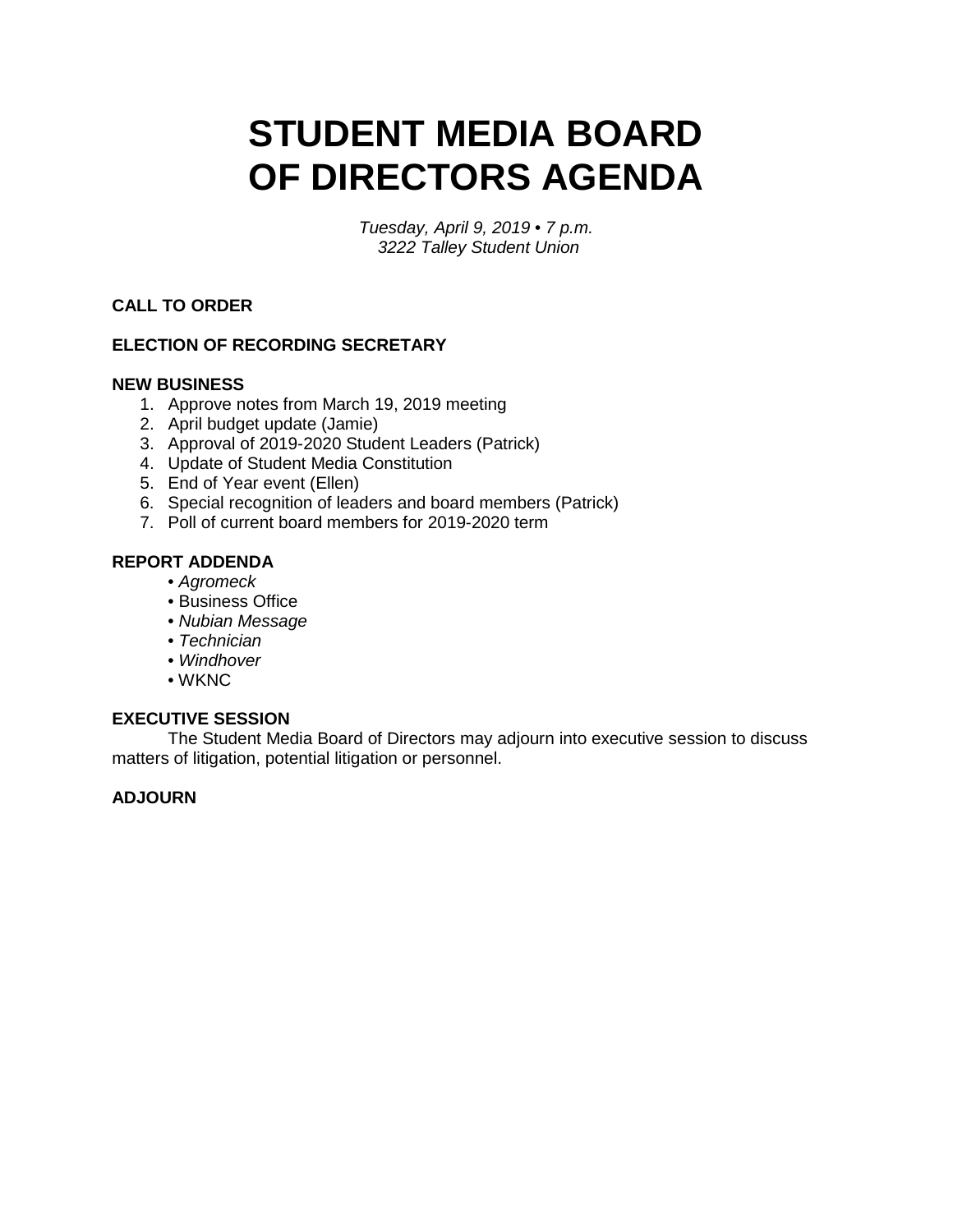#### **NC State Student Media Board of Directors** March 2019 meeting notes

# Tuesday, March 19, 2019 • 7 p.m. **NC State Student Media Board of Directors<br>March 2019 meeting notes<br>Tuesday, March 19, 2019 • 7 p.m.<br>Room 201 Witherspoon Student Center**

Members present: Adam Skrecz, Arianna Hinton, Marie Smith, Tyler Dukes, Josh Hyatt, Keilah Davis, Jonathan Carter, Jules Conlon, Xenna Smith, Katie Tart, Patrick Neal

Absent: Dean Phillips, Robbie Williams, Tania Allen, Sam McRee, Lilly Neal, Mersina Boynton

Others present: Martha Collins, Zanna Swann, Jamie Lynn Gilbert, Ellen Meder, Julia Harrison, Laura Mooney, Daniel Gilliam, Yesenia Jones, Dora Gonzalez

#### **CALL TO ORDER, APPOINTMENT OF RECORDING SECRETARY**

Board Chair Adam Skrecz called the meeting to order, but with only five voting members present was unable to establish a quorum for the meeting. Patrick Neal agreed to take notes for the meeting.

#### **OCTOBER, NOVEMBER BUDGET UPDATES**

Jamie Lynn Gilbert reviewed the budget update for March, which was included in the meeting package and is made part of these notes by reference. She noted the following:

- that it had sold 18 pages of ads, which was comparable to years past, so she •Agromeck still has no income on the books for the year. Martha Collins said that Agromeck had extended the outside sales firm's deadline since the book was coming out later in the year than previously. Martha said the firm had indicated said Agromeck could safely count on generating at least as much ad revenue as last year.
- •Nubian Message's ad sales are up to \$1,400 for the year compared to its \$1,000 sales goal.
- incoming editor to MSCNE and possibly reporters to cover the ACC and NCAA •Technician ad revenues now stand at \$65,400, which is 67 percent of its goal. She said Technician remains a month ahead of our average revenue percentage at this point in the fiscal year, and thus should be able to meet our sales goal. With regard to expenditures, she said Technician payroll is at 76 percent, which means they are are likely to go to go over budget on payroll. Leadership development is now \$500 over budget and will continue to grow as we send the basketball tournaments.
- •Windhover is now over budget on travel, which we knew would happen with the CMA/ACP spring convention.
- •WKNC income is at \$18,900, which is 44% percent through the year. While the station came in under budget for Double Barrel, Jamie said she still believes WKNC will meet its income goal. Payroll is at 56 percent, so the station is good there; there is more board op pay in the spring, so it should continue to rise but not exceed 100 percent. Finally, Jamie said the station will continue to go over budget in fixed charges because of some unanticipated charges and changes accommodated for in the 2019-2020 budget.
- In General Administation, temp wages are at 45 percent through the year so we She said we are also reaching near the top of our supply budget as our final will have some extra money there to absorb any Technician payroll overages. capital expenses are booked.

 cause for alarm. He said this year's payroll budget for Technician had been an educated guess in light of the paper's print publication schedule change, and that Technician should continue to With regard to Technician's payroll budget, Patrick said he didn't see the overage as a staff itself as it has up to this point in the year so as to provide better baseline data for use in formulating future budgets.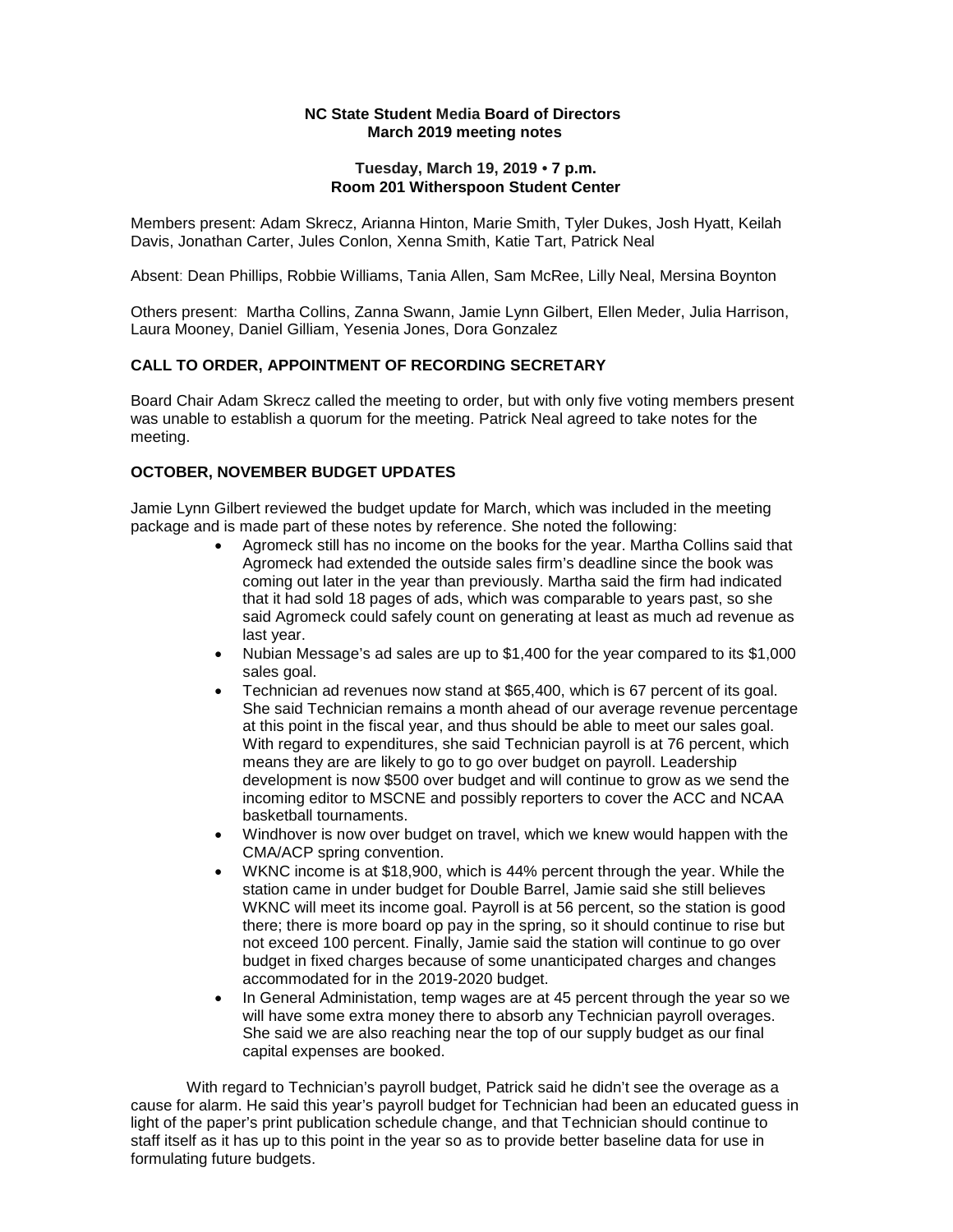#### **CMBAM AND CMA-NYC CONFERENCE RECAPS**

York, New York recounted their experiences to the board. Students and staff who attended the College Media Business and Advertising Managers' national conference in LaJolla, California, and the College Media Association's spring conference in New

 on topics ranging from special event marketing and enhanced distribution strategies to social Mersina Boynton, Dora Gonzalez and Zanna Swann attended the CMBAM conference. Dora shared highlights from both her own convention notes and Mersina's, as both attended sessions media trends and creating a productive workplace culture.

 many in attendance had requested copies of this year's Windhover once it's published in April, Xenna Smith, Julia Harrison and Martha Collins attended the CMA NYC event. Xenna said she was pleased with the attendance at the literary magazine session she and Martha led, noting that and that a number of attendees had connected with Windhover via social media since the conference. Julia said she attended sessions that touched on topics ranging from leadership styles to design, Associated Press Style and other best practices for yearbooks.

#### **RECOMMENDATIONS FROM ADVISORY BOARD FOR 2019-2020 STUDENT LEADERS**

 Although the board was one voting member short of a quorum for the meeting, Patrick contested positions in this selection cycle, the board could safely wait until its April meeting to recommended that the advisory boards proceed with their recommendations so that the incoming student leaders could move forward in their respective transitions. He said that since there were no officially confirm the 2019-2020 leaders without the necessity of a called meeting in the interim. The recommendations were as follows:

 On behalf of the Annual Publications Advisory Board, Katie Tart recommended that Julia Harrison be appointed Agromeck's Editor-In-Chief for 2019-2020 with the following recommendations:

- $\bullet$ •Julia should take at least two writing assignments before the end of the semester;
- $\bullet$ attend a photo meeting and photo shadow session;
- •watch Agromeck's Assignments Editor edit an assignment; and
- have a theme concept ready to present at retreat.

Also on behalf of the Annual Publications Advisory Board, Arianna Hinton recommended that Xenna Smith be re-appointed Editor of Windhover for 2019-2020 without recommendations or conditions.

On behalf of the Broadcast Advisory Board, Jamie Lynn Gilbert recommended that Laura Mooney be appointed General Manager of WKNC for 2019-2020 without recommendations or conditions. Jamie noted that this would be the first time in the station's history that two female students had served as GM in back-to-back years.

On behalf of the Business Office Advisory Board, Zanna Swann recommended that Mersina Boynton be re-appointed General Manager for the Student Business Office for 2019-2020 without recommendations or conditions.

 On behalf of the Newspapers Advisory Board, Keilah Davis recommended that Yesenia Jones be appointed Editor-In-Chief of Nubian Message for 2019-2020 with the following recommendations:

- members at several key stakeholder organizations Afrikan American Student Advisory •Yesenia should take the rest of this semester to have meetings with student leaders or staff Council, NPHC Executive Board, Society of Afrikan American Culture, Black Students Board, African American Cultural Center and Multicultural Student Affairs — in order to strengthen those connections and learn how she and Nubian Message might best stay plugged into the various facets of the black community.
- •By the end of this semester, write a comprehensive plan with concrete steps on how she will keep Nubian Message well connected to the black community in the 2019-2020 academic year.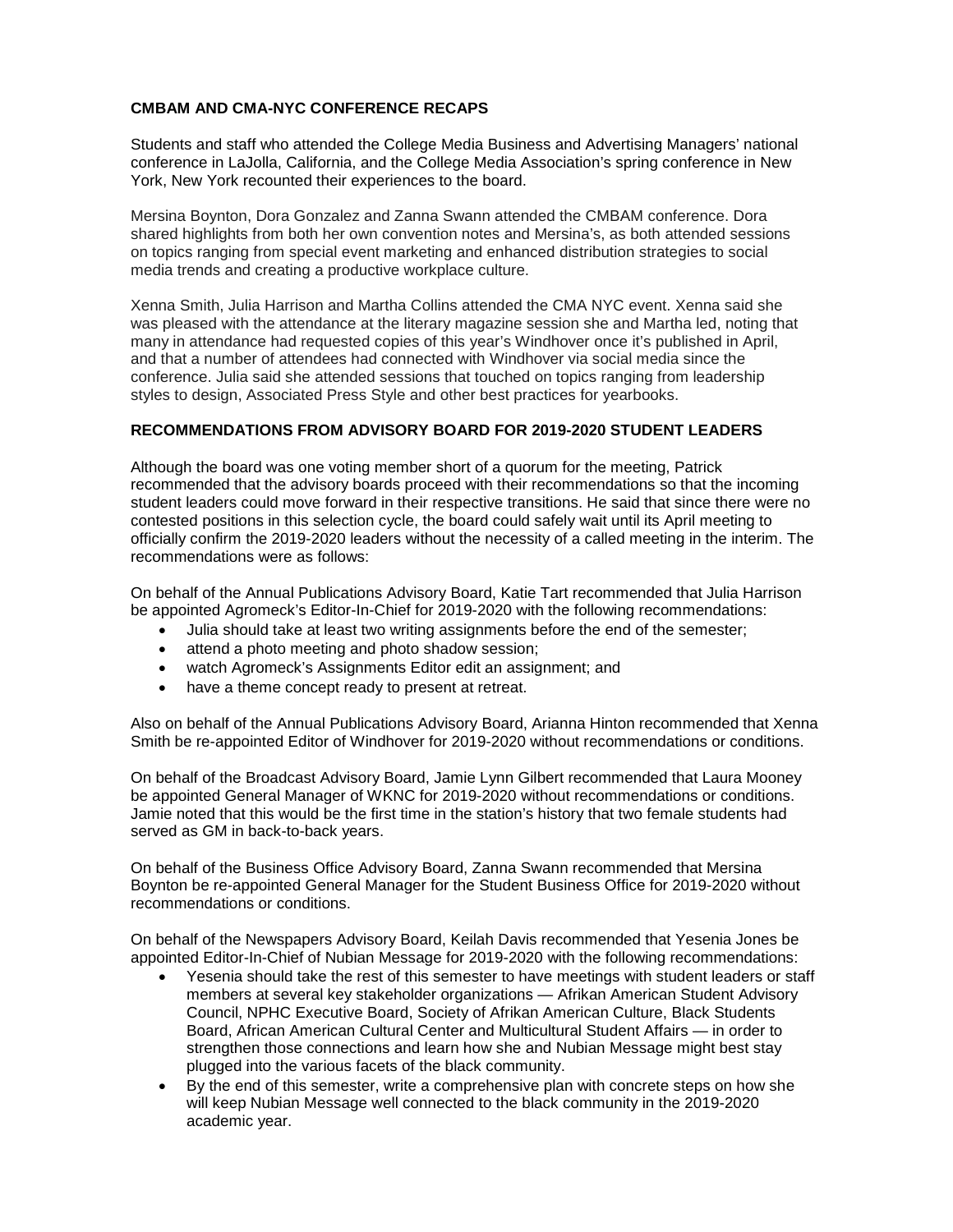Also on behalf of the Newspapers Advisory Board, Jonathan Carter recommended that Daniel Gilliam be appointed Editor-In-Chief of Technician for 2019-2020 with the following recommendations:

- •Daniel should attend the next meeting of the Technician 100th Anniversary Committee to get familiarized with the planning process and elements of the celebration. Talk to other stakeholders, including current staff, to hear their views on the anniversary.
- •Write a brief plan outlining the ways the Technician's editorial staff will mark the anniversary and any ways the staff might collaborate with the committee and share the plan with the committee.

#### **END OF YEAR CELEBRATION**

Patrick said Student Media would host an end-of-year celebration on Thursday, April 11, with food in Witherspoon followed by kickball on Harris Field. He said Ellen would send out an RSVP link with additional details later in the week.

#### **BOARD REPORT ADDENDA**

Five organizations' board reports were included with the meeting package and are included as part of these notes by reference. Technician's board report, which was not included with the meeting package, is attached here and made part of these notes by reference. Additional report items offered at the meeting were as follows:

- •Katie said Agromeck had sold three more books since she submitted her report. She also noted that seven Agromeck staff members had attended the North Carolina College Media Association's 2019 conference and awards at North Carolina A&T in Greensboro on Saturday, Feb. 23.
- $\bullet$ •Zanna noted that in NC State Student Media's first foray into CMBAM's annual competition, Dora brought home first place honors for Best Sales Representative, Mersina received an honorable mention as Best Advertising Manager, and Student Media as a whole received third place in the Best Digital Self-Promotion for its campaign publicizing the Fall Frolic event. She also noted that the Business Office was working with Ellen on Technician's portion of a readership survey, working with Pack TV on selling spots for its ACC Hockey Championship broadcasts, and extending the deadline for the Diversions issue of Roundabout. Finally, she noted that the Business Office had hired two new media consultants for the spring semester.
- •Keilah said a former photo editor found plagiarizing photo captions from various organizations' websites had been terminated and replaced after showing no remorse for doing so. She also noted that the Nubian had won a Best of Show honor among other awards for writing, photo illustrations and graphic design at the NCCMA conference Feb. 23. Finally, she reiterated the technology issues in her board report.
- •Jonathan noted that Technician sent nine staff members to the NCCMA conference. He also noted a typo in his written report, saying that "XLK to 3.5mm converters" should read "XLR to 3.5mm converters" instead. Finally, he noted that for the first time he was aware of, all 23 senior staff positions had remained constant from the fall semester to the spring semester.
- •Xenna said Windhover's spring Open Mic Night would be Thursday, March 21 in the  $\bullet$ Caldwell Lounge beginning at 7 p.m. She also noted that Windhover sent three staff members to the NCCMA conference.
- •Jules Conlon said a few more DJs had passed their board tests and were now certified, and that WKNC had broadcast its first-ever live shows on its HD-2 channel earlier this month.

#### **ADJOURNMENT**

There being no other business, Adam adjourned the meeting at 7:39 p.m.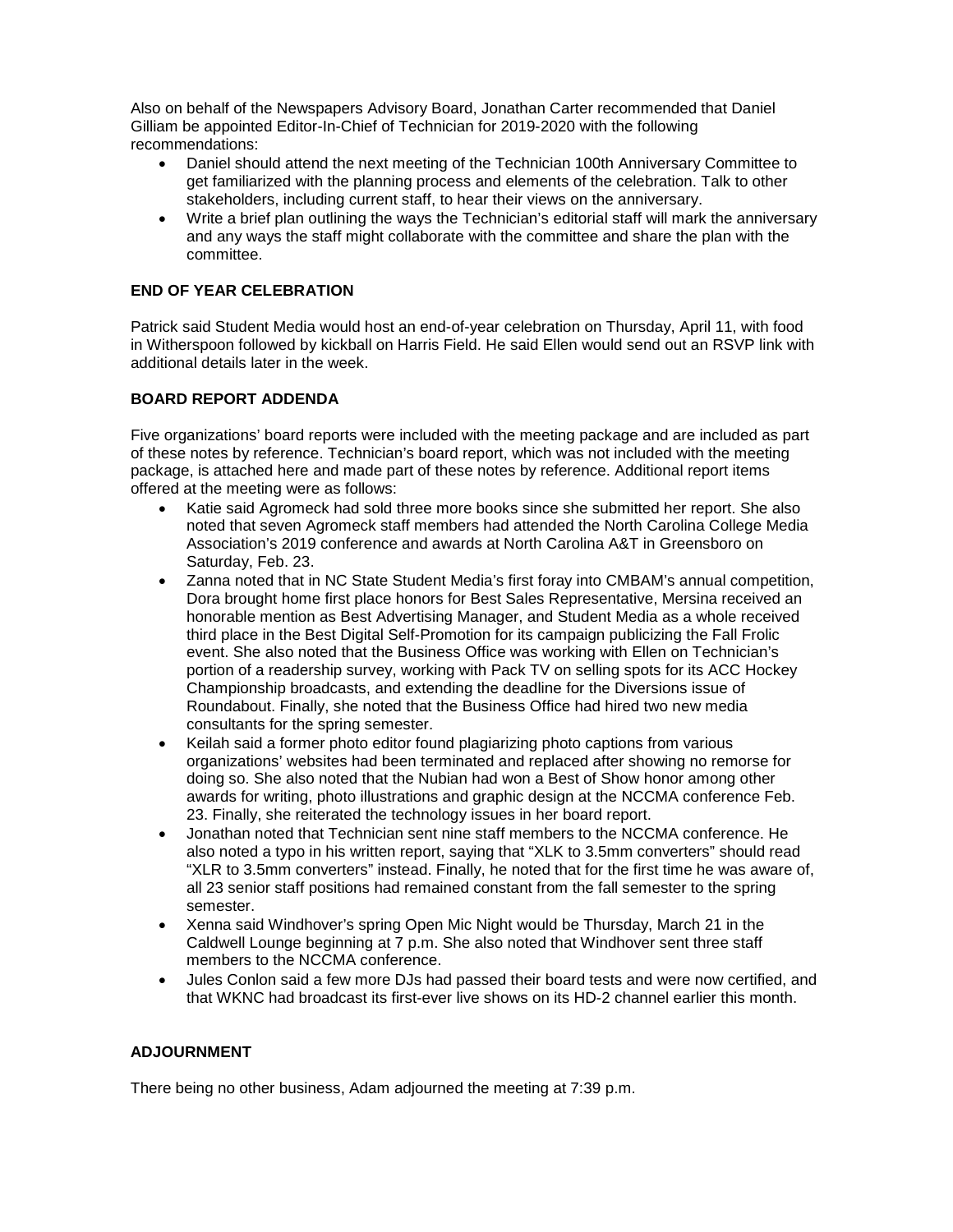# **Technician**

*Submitted by Jonathan Carter, editor-in-chief* 

## **Expenditures**

We have spent money on video equipment, which is itemized under Technology.

## **Personnel**

Our editorial staff has stayed the same since January, which is truly an awesome feat.

## **Training**

Ellen Meder is conducting the regular trainings required for people to complete their correspondencies. Section editors are continuing to conduct their own trainings as they come up.

## **Technology**

We have purchased new video equipment including:

- An audio recorder
- A stick mic and cord
- XLK to 3.5mm converters
- Tripod and head
- 3 LED panel lights
- New camera/lens caps
- Batteries
- Electric Gimbal

## **Coverage**

We have prioritized coverage of Student Government over the past two months.

## **Deadlines**

We are regularly making deadlines for both our web and print nights.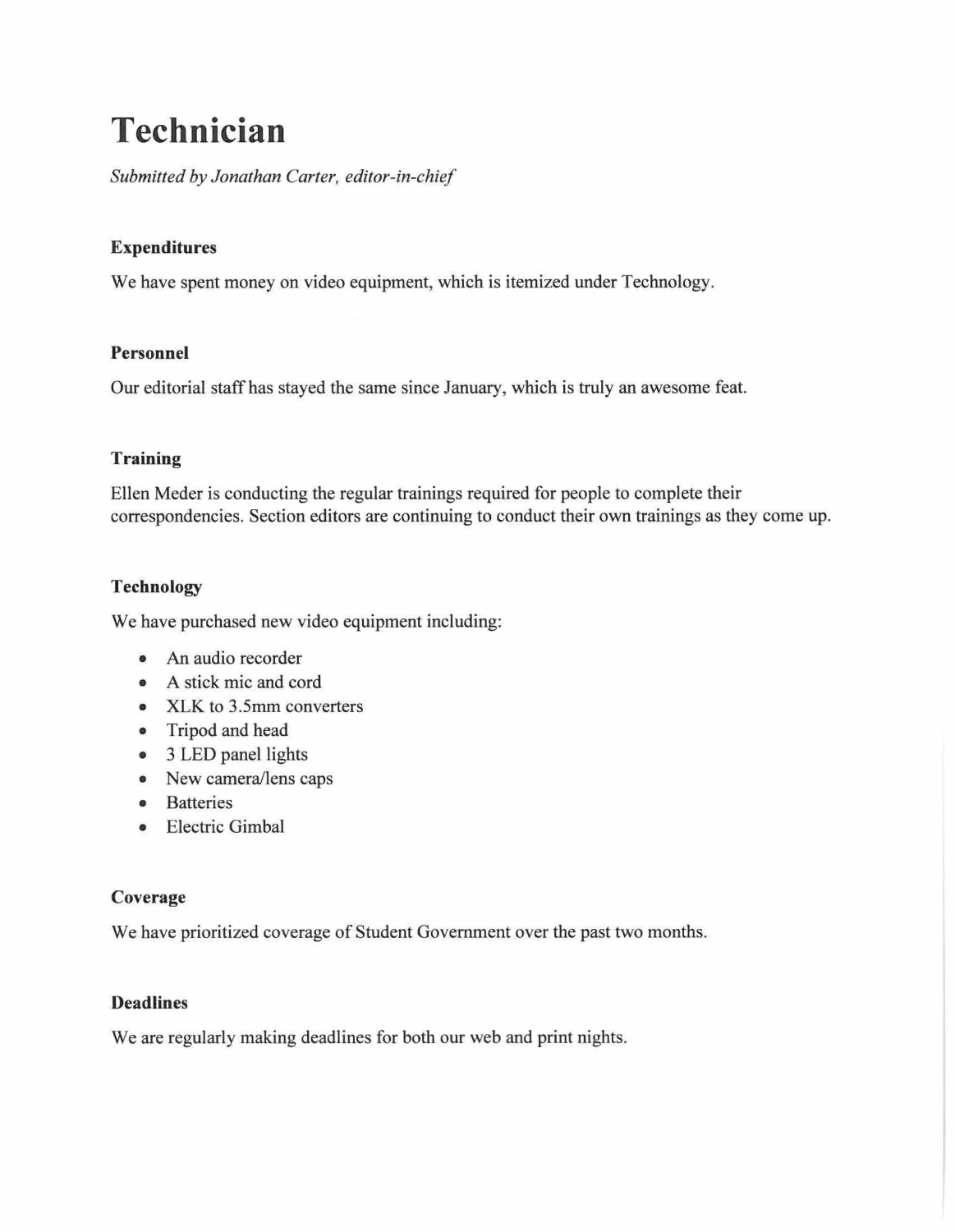## STUDENT MEDIA BUDGET V. ACTUAL

PERCENT THROUGH FISCAL YEAR: 75%

DATE: April 1, 2019

| OVERALL |            |    |            |         |  |  |  |  |
|---------|------------|----|------------|---------|--|--|--|--|
|         | Budget     |    | Actual     | Percent |  |  |  |  |
|         |            |    |            |         |  |  |  |  |
| \$      | 660,500.00 | \$ | 451,012.73 | 68%     |  |  |  |  |
| \$      | 20,714.00  | \$ | 15,240.14  | 74%     |  |  |  |  |
| \$      | 33,490.00  | \$ | 28,998.89  | 87%     |  |  |  |  |
| \$      | 59,900.00  | \$ | 50,003.50  | 83%     |  |  |  |  |
| \$      | 121,911.00 | \$ | 55,106.41  | 45%     |  |  |  |  |
| \$      | 20,685.00  | \$ | 14,868.98  | 72%     |  |  |  |  |
| \$      | 5,000.00   | \$ | 1,050.00   | 21%     |  |  |  |  |
| \$      | 42,000.00  | \$ | 44,953.35  | 107%    |  |  |  |  |
| \$      | 964,200.00 | \$ | 661,234.00 | 69%     |  |  |  |  |
|         |            |    |            |         |  |  |  |  |
| \$      | 187,100.00 | \$ | 104,983.20 | 56%     |  |  |  |  |
| \$      | 777,100.00 | \$ | 769.826.87 | 99%     |  |  |  |  |
| \$      |            | \$ | 1.858.39   |         |  |  |  |  |
| \$      |            | \$ | 415.95     |         |  |  |  |  |
| \$      | 964,200.00 | \$ | 876.252.51 | 91%     |  |  |  |  |
|         |            |    |            |         |  |  |  |  |

| 056                   |                         |                          |                         | <b>AGROMECK</b>   |         | 058                     |     |                          |              | <b>WINDHOVER</b>     |         |                         |                       |                         | OVERALL |
|-----------------------|-------------------------|--------------------------|-------------------------|-------------------|---------|-------------------------|-----|--------------------------|--------------|----------------------|---------|-------------------------|-----------------------|-------------------------|---------|
|                       |                         | <b>Budget</b>            |                         | Actual            | Percent |                         |     | <b>Budget</b>            |              | Actual               | Percent |                         | <b>Budget</b>         |                         | Actual  |
|                       |                         |                          |                         |                   |         |                         |     |                          |              |                      |         |                         |                       |                         |         |
| Payroll               | S                       | 28,000.00                | \$                      | 16,996.08         | 61%     | Payroll                 |     | 5,700.00 \$              |              | 1,632.16             | 29%     | Payroll                 | 660,500.00 \$         |                         | 451,01  |
| Supplies              | \$                      | 700.00                   | -\$                     |                   | 0%      | Supplies                |     | 750.00 \$                |              | 431.87               | 58%     | Supplies                | 20,714.00 \$          |                         | 15,24   |
| Leadership develop.   | \$                      | 4,750.00                 | -\$                     | 3,127.83          | 66%     | Leadership develop.     | \$  | 1,170.00                 | - \$         | 2,156.75             | 184%    | Leadership develop.     | \$<br>33,490.00 \$    |                         | 28,99   |
| Admin service charges |                         | 4,000.00                 |                         | 3,338.00          | 83%     |                         | \$. | 1,300.00                 | $\sqrt{2}$   | 991.00               | 76%     | Admin service charges   | \$<br>59,900.00 \$    |                         | 50,00   |
|                       |                         |                          | -\$                     |                   |         | Admin service charges   |     |                          |              |                      |         |                         |                       |                         |         |
| Current services      | \$                      | 27,096.00                | $\sqrt{3}$              | 120.65            | 0%      | <b>Current services</b> | \$  | 12,350.00                | $\sqrt{2}$   | 56.89                | 0%      | Current services        | 121,911.00 \$         |                         | 55,10   |
| Fixed charges         | \$                      | 955.00                   | $\sqrt{3}$              | 827.86            | 87%     | Fixed charges           | \$  | 425.00                   | \$           | 775.00               | 182%    | Fixed charges           | 20,685.00 \$          |                         | 14,86   |
| <b>TOTAL</b>          | \$                      | 65,501.00                | $\sqrt[6]{\frac{1}{2}}$ | 24,410.42         | 37%     | <b>TOTAL</b>            | \$  | 21,695.00 \$             |              | 6,043.67             | 28%     | Contracted services     | $5,000.00$ \$         |                         | 1,05    |
|                       |                         |                          |                         |                   |         |                         |     |                          |              |                      |         | Capital outlay          | 42,000.00 \$          |                         | 44,95   |
| Non-fee income        | \$                      | 24,000.00 \$             |                         | 469.00            | 2%      | Non-fee income          | \$  |                          | \$           |                      |         | <b>TOTAL EXPENSES</b>   | \$<br>$964,200.00$ \$ |                         | 661,23  |
| Fee income            |                         |                          |                         |                   |         |                         |     |                          |              |                      |         |                         |                       |                         |         |
|                       | $\sqrt[6]{2}$           | 41,501.00                | \$                      | 41,112.58         | 5.34%   | Fee income              |     | 21,695.00                | -\$          | 21,491.95            | 2.79%   |                         |                       |                         |         |
| <b>TOTAL</b>          | \$                      | 65,501.00                | $\sqrt{5}$              | 41,581.58         | 63%     | <b>TOTAL</b>            | \$  | 21,695.00                | \$           | 21,491.95            | 99%     | Non-fee income          | 187,100.00 \$         |                         | 104,98  |
| Profit/Loss           | \$                      |                          |                         |                   |         | Profit/Loss             | \$  |                          |              |                      |         | Fee income              | 777,100.00 \$         |                         | 769,82  |
|                       |                         |                          |                         |                   |         |                         |     |                          |              |                      |         | Interest income         |                       | \$                      | 1,85    |
| 061                   |                         |                          |                         | NUBIAN MESSAGE    |         | 059                     |     |                          |              | <b>WKNC</b>          |         | Food purchases          |                       | \$                      | 41      |
|                       |                         | <b>Budget</b>            |                         | Actual            | Percent |                         |     | <b>Budget</b>            |              | Actual               | Percent | <b>TOTAL INCOME</b>     | \$<br>964,200.00      | $\sqrt[6]{\frac{1}{2}}$ | 876,25  |
|                       |                         |                          |                         |                   |         |                         |     |                          |              |                      |         |                         |                       |                         |         |
|                       |                         |                          |                         |                   |         |                         |     |                          |              |                      |         |                         |                       |                         |         |
| Payroll               | \$                      | 6,800.00                 | -\$                     | 5,031.58          | 74%     | Payroll                 |     | 54,000.00                | - \$         | 34,430.23            | 64%     | Net Profit/Loss         | \$                    |                         |         |
| Supplies              | \$                      | 200.00                   | \$                      | 66.95             | 33%     | Supplies                |     | $2,600.00$ \$            |              | 1,679.89             | 65%     |                         |                       |                         |         |
| Leadership develop.   | \$                      | 2,175.00                 | -\$                     | 1,842.75          | 85%     | Leadership develop.     |     | 5,290.00 \$              |              | 2,745.66             | 52%     |                         |                       |                         |         |
| Admin service charges | \$                      | $1,200.00$ \$            |                         | 996.00            | 83%     | Admin service charges   | \$  | 5,100.00                 | $\mathsf{S}$ | 3,884.00             | 76%     | <b>Enhancement Fund</b> | \$<br>515.70          |                         |         |
| Current services      | \$                      | 8,091.00                 | $\sqrt{2}$              | 7,066.07          | 87%     | <b>Current services</b> | \$  | 7,430.00 \$              |              | 4,844.01             | 65%     |                         |                       |                         |         |
|                       |                         |                          |                         |                   |         |                         |     |                          |              |                      |         |                         |                       |                         |         |
| Fixed charges         |                         | 640.00                   | $\sqrt{3}$              | 553.00            | 86%     | Fixed charges           |     | 4,850.00 \$              |              | 6,254.00             | 129%    |                         |                       |                         |         |
| <b>TOTAL</b>          | \$                      | 19,106.00                | $\sqrt{3}$              | 15,556.35         | 81%     | Contracted services     | \$  | $1,000.00$ \$            |              | 50.00                | 5%      |                         |                       |                         |         |
|                       |                         |                          |                         |                   |         | <b>TOTAL</b>            | \$  | 80,270.00 \$             |              | 53,887.79            | 67%     |                         |                       |                         |         |
|                       |                         |                          |                         |                   |         |                         |     |                          |              |                      |         |                         |                       |                         |         |
|                       |                         |                          |                         |                   |         |                         |     |                          |              |                      |         |                         |                       |                         |         |
| Non-fee income        | \$                      | 1,000.00                 | \$                      | 1,479.28          | 148%    | Non-fee income          |     | 43,300.00 \$             |              | 22,402.90            | 52%     |                         |                       |                         |         |
|                       | \$                      |                          |                         |                   |         |                         |     |                          |              |                      |         |                         |                       |                         |         |
| Fee income            |                         | 18,106.00                | $\sqrt{2}$              | 17,936.54         | 2.33%   | Fee income              | \$  | 36,970.00                | \$           | 36,623.99            | 4.76%   |                         |                       |                         |         |
| <b>TOTAL</b>          | \$                      | 19,106.00                | $\sqrt{3}$              | 19,415.82         | 102%    | <b>TOTAL</b>            | \$  | 80,270.00                | $\sqrt{3}$   | 59,026.89            | 74%     |                         |                       |                         |         |
| Profit/Loss           | \$                      |                          |                         |                   |         | Profit/Loss             | \$. |                          |              |                      |         |                         |                       |                         |         |
|                       |                         |                          |                         |                   |         |                         |     |                          |              |                      |         |                         |                       |                         |         |
| 057                   |                         |                          |                         | <b>TECHNICIAN</b> |         | 060                     |     |                          |              | <b>GENERAL ADMIN</b> |         |                         |                       |                         |         |
|                       |                         | <b>Budget</b>            |                         | Actual            | Percent |                         |     | <b>Budget</b>            |              | Actual               | Percent |                         |                       |                         |         |
|                       |                         |                          |                         |                   |         |                         |     |                          |              |                      |         |                         |                       |                         |         |
| Payroll               | \$                      | 92,700.00 \$             |                         | 82,225.95         | 89%     | Payroll                 |     | 473,300.00 \$            |              | 310,696.73           | 66%     |                         |                       |                         |         |
| Supplies              | \$                      | 700.00 \$                |                         | 336.71            | 48%     | Supplies                |     | 15,764.00 \$             |              | 12,724.72            | 81%     |                         |                       |                         |         |
|                       |                         |                          |                         |                   |         |                         |     |                          |              |                      |         |                         |                       |                         |         |
| Leadership develop.   | \$                      | 6,215.00                 | \$                      | 6,721.90          | 108%    | Leadership develop.     | \$  | 13,890.00 \$             |              | 12,404.00            | 89%     |                         |                       |                         |         |
| Admin service charges | -S                      | 12,600.00                | \$                      | 10,466.50         | 83%     | Admin service charges   | \$  | 35,700.00 \$             |              | 30,328.00            | 85%     |                         |                       |                         |         |
| Current services      | \$                      | 35,220.00                | \$                      | 27,420.16         | 78%     | Current services        | \$  | 31,724.00                | - \$         | 15,598.63            | 49%     |                         |                       |                         |         |
| Fixed charges         | \$                      | 7,470.00                 | $\sqrt[6]{\frac{1}{2}}$ | 5,571.07          | 75%     | Fixed charges           | \$  | $6,345.00$ \$            |              | 888.05               | 14%     |                         |                       |                         |         |
| <b>TOTAL</b>          | $\sqrt[6]{\frac{1}{2}}$ | 154,905.00 \$ 132,742.29 |                         |                   | 86%     | Contracted services     |     | 4,000.00 \$              |              | 1,000.00             | 25%     |                         |                       |                         |         |
|                       |                         |                          |                         |                   |         | Capital outlay          | \$  | 42,000.00                | - \$         | 44,953.35            | 107%    |                         |                       |                         |         |
|                       |                         |                          |                         |                   |         |                         |     |                          |              |                      |         |                         |                       |                         |         |
|                       |                         |                          |                         |                   |         | <b>TOTAL</b>            | \$  | $622,723.00$ \$          |              | 428,593.48           | 69%     |                         |                       |                         |         |
|                       |                         |                          |                         |                   |         |                         |     |                          |              |                      |         |                         |                       |                         |         |
| Non-fee income        | \$                      | 97,800.00 \$             |                         | 69,224.44         | 71%     | Non-fee income          |     | 21,000.00 \$             |              | 11,407.58            | 54%     |                         |                       |                         |         |
| Fee income            | \$                      | 57,105.00                | $\sqrt[6]{\frac{1}{2}}$ | 56,570.54         | 7.35%   | Fee income              | \$  | 601,723.00               | -\$          | 596,091.28           | 77.43%  |                         |                       |                         |         |
| <b>TOTAL</b>          | \$                      | 154,905.00 \$ 125,794.98 |                         |                   | 81%     | <b>TOTAL</b>            | \$  | 622,723.00 \$            |              | 607,498.86           | 98%     |                         |                       |                         |         |
| Profit/Loss           | \$                      |                          |                         |                   |         | Profit/Loss             | \$  | $\overline{\phantom{a}}$ |              |                      |         |                         |                       |                         |         |
|                       |                         |                          |                         |                   |         |                         |     |                          |              |                      |         |                         |                       |                         |         |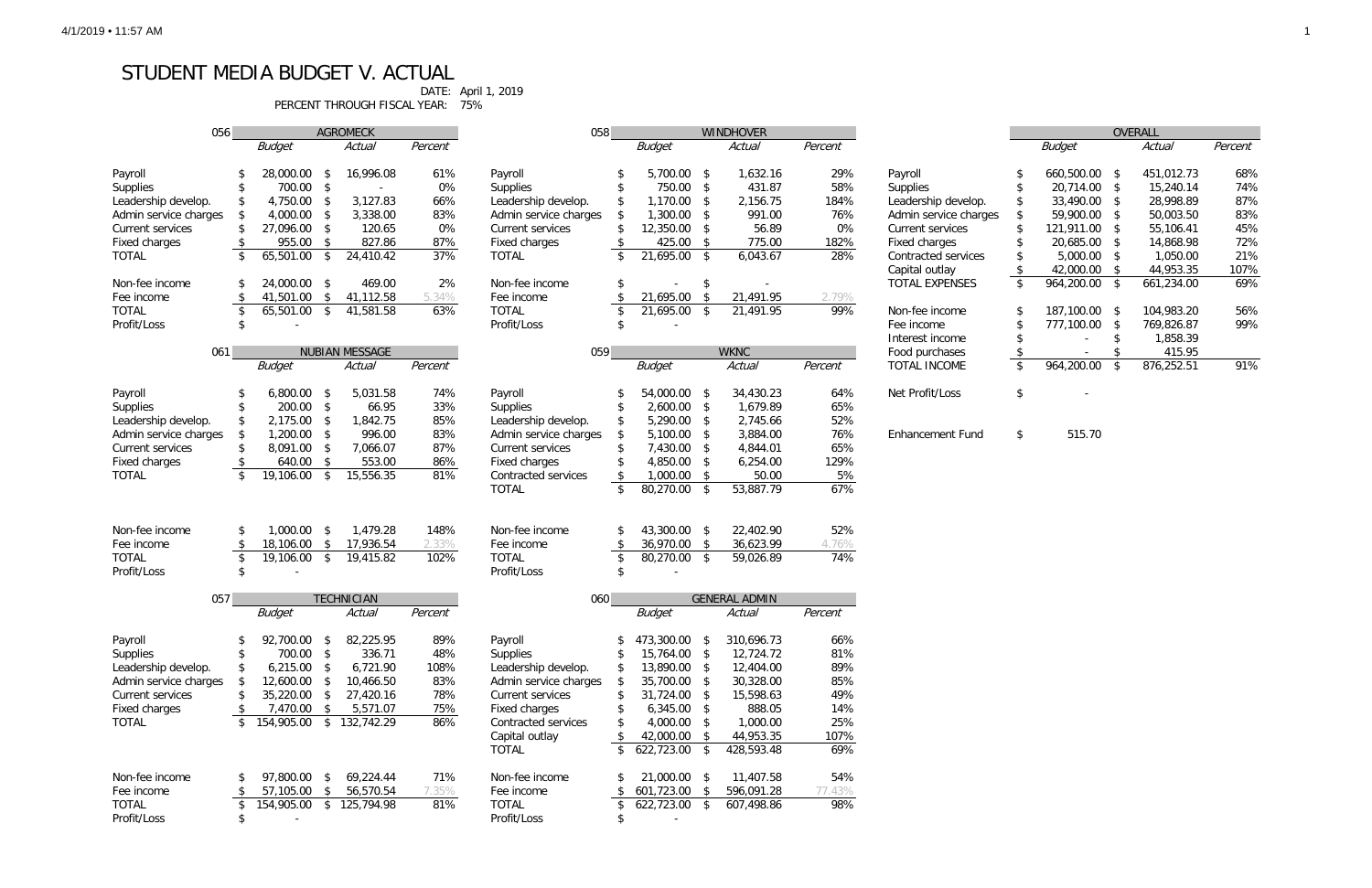# **reports for April 2019 Student Media organization**

# **Agromeck**

*Submitted by Katie Tart, Editor-In-Chief* 

## **Revenue:**

- As of April 4, we have sold 86 books with an additional 209 coming from class ring sales.
- We had a table at Grad Fair where we marketed to seniors. We were also part of the grand prize pack and one person won a free book.
- Our design editor Julia Harrison began making ads to go out across campus on the digital billboards.
- The business office assistants have been helping us go through our index and find the emails of every student in the book so they are notified that they appear in the Agromeck.

## **Expenditures:**

● N/A

## **Personnel:**

- ● Two more of our correspondents will be on payroll soon.
- Julia Harrison put out the call for the 2019-2020 leadership staff, with applications being due April 12.

## **Training:**

• Our assignments editor Madison held a training session with our writers to go over AP style and grammar.

## **Coverage:**

• With the months March, April and May being repeated in the book, this has led to us having to be creative in the events we cover and how we cover them so there are no duplicates in the book.

## **Technology:**

● N/A

## **Deadlines:**

● We have two more deadlines (4/8 and 5/13) that we are expected to meet.

## **Ethics and Legal Issues:**

● N/A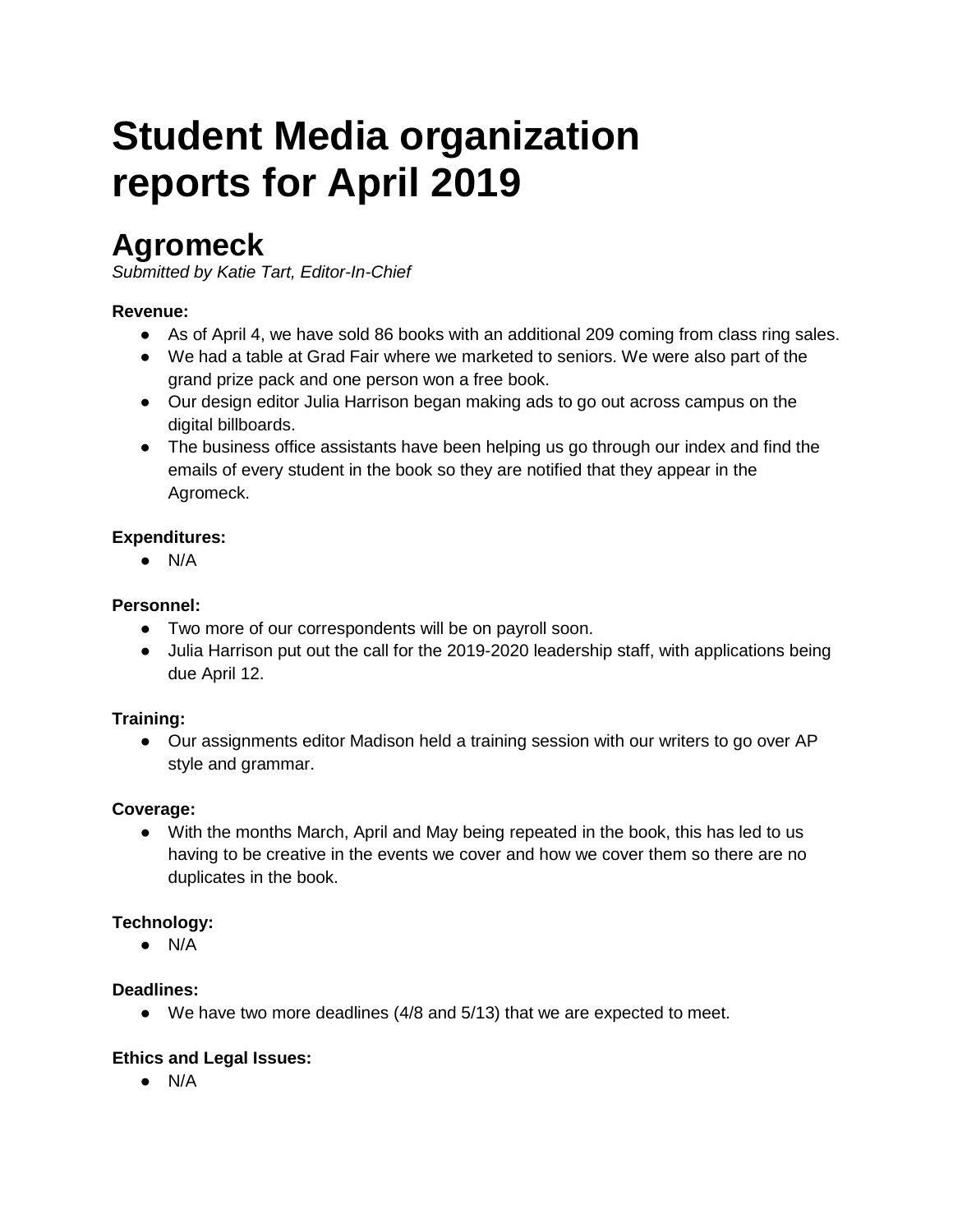# **Student Business and Marketing Office**

*Submitted by Mersina Boynton, General Manager* 

# **Sales Revenue**

| <b>OUTLET</b>                                                                                                                                                        | <b>TARGET</b> | <b>SOLD YTD</b> | <b>PAID YTD</b> |
|----------------------------------------------------------------------------------------------------------------------------------------------------------------------|---------------|-----------------|-----------------|
| Technician                                                                                                                                                           | \$100,000     | \$71,717        | \$69,224        |
| Nubian Message                                                                                                                                                       | \$<br>2,000   | 2,079<br>\$     | \$<br>1,479     |
| <b>WKNC</b>                                                                                                                                                          | \$<br>40,000  | \$17,600        | \$<br>16,740    |
| Roundabout<br>rA portion of income falls under Technician and also is split with other media outlets. Noting revenue here is for staff goal<br>achievement purposes. | 25,000<br>\$  | \$11,700        | \$<br>9,650     |
| <b>NC State Channels</b><br>*Student Media receives 20% of this amount in our budget.                                                                                | \$<br>3,000   | 1,300<br>\$     | \$<br>400       |

## *Technician*

 The readership survey is in Patrick and Ellen's hands now and will be out before exams.

## *Nubian Message*

Nothing new to report.

## *WKNC*

 the summer. We want to get this information out sooner rather than later so we After reviews are finished, and I know who is working in the summer, I will be giving consultant's information to start selling for Double Barrel and Radio Ride in can bring in revenue for these two events.

## *Pack TV*

Nothing new to report.

## *Roundabout - Orientation*

 instead of four. The one ad we did have for "Diversions" shifted to the Orientation magazine, while our sales team is working on selling for our regular media options as well as this magazine. We have sold two ads for the Orientation so "Diversions" magazine was cancelled due to lack of advertising and time constraints. In the future, we should think about only doing one magazine during the spring semester, which would bring us to three roundabout magazines a year far. We are offering a 25% discount to anyone who commits by April 25.